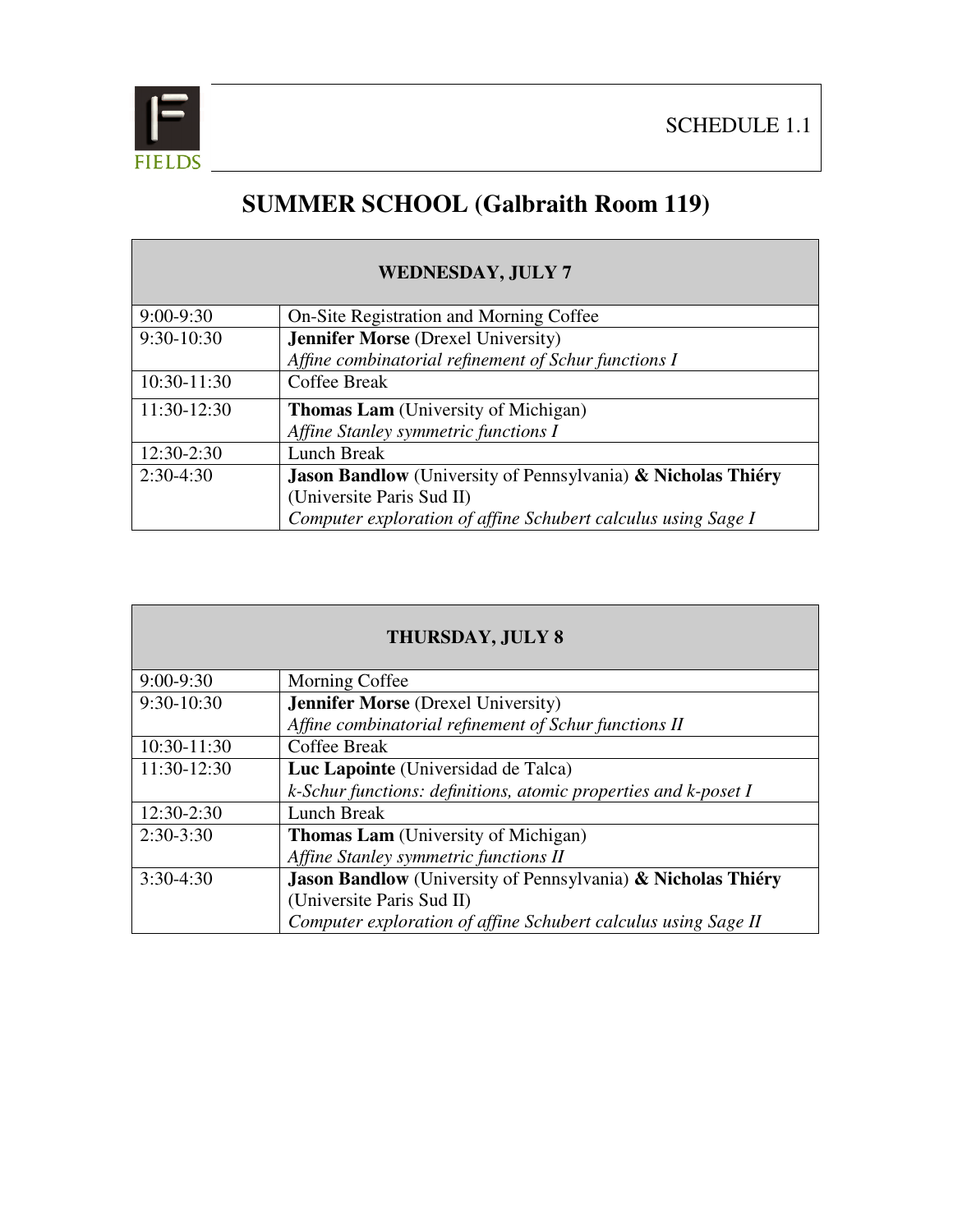

**Contract Contract** 

| <b>FRIDAY, JULY 9</b> |                                                                     |
|-----------------------|---------------------------------------------------------------------|
| 8:30-9:00             | Morning Coffee                                                      |
| $9:00-10:00$          | <b>Jennifer Morse</b> (Drexel University)                           |
|                       | Affine combinatorial refinement of Schur functions III              |
| 10:00-11:00           | Coffee Break                                                        |
| 11:00-12:00           | Luc Lapointe (Universidad de Talca)                                 |
|                       | k-Schur functions: definitions, atomic properties and k-poset II    |
| $12:00-1:30$          | Lunch Break                                                         |
| $1:30-2:30$           | <b>Thomas Lam</b> (University of Michigan)                          |
|                       | Affine Stanley symmetric functions III                              |
| $2:30-3:30$           | Mark Shimozono (Virginia Tech)                                      |
|                       | k-Schur functions extended to other types I                         |
| $3:30-4:30$           | <b>Jason Bandlow</b> (University of Pennsylvania) & Nicholas Thiéry |
|                       | (Universite Paris Sud II)                                           |
|                       | Computer exploration of affine Schubert calculus using Sage III     |

| <b>SATURDAY, JULY 10</b> |                                                                   |
|--------------------------|-------------------------------------------------------------------|
| $9:00-9:30$              | Morning Coffee                                                    |
| 9:30-10:30               | <b>Lenny Tevlin</b> (New York University)                         |
|                          | An Introduction to Quasi-symmetric and Noncommutative Symmetric   |
|                          | <i>Functions</i>                                                  |
| 10:30-11:30              | Coffee Break                                                      |
| 11:30-12:30              | Mark Shimozono (Virginia Tech)                                    |
|                          | k-Schur functions extended to other types II                      |
| $12:30-2:30$             | Lunch Break                                                       |
| $2:30-3:30$              | Mark Shimozono (Virginia Tech)                                    |
|                          | k-Schur functions extended to other types III                     |
| $3:30-4:30$              | Luc Lapointe (Universidad de Talca)                               |
|                          | k-Schur functions: definitions, atomic properties and k-poset III |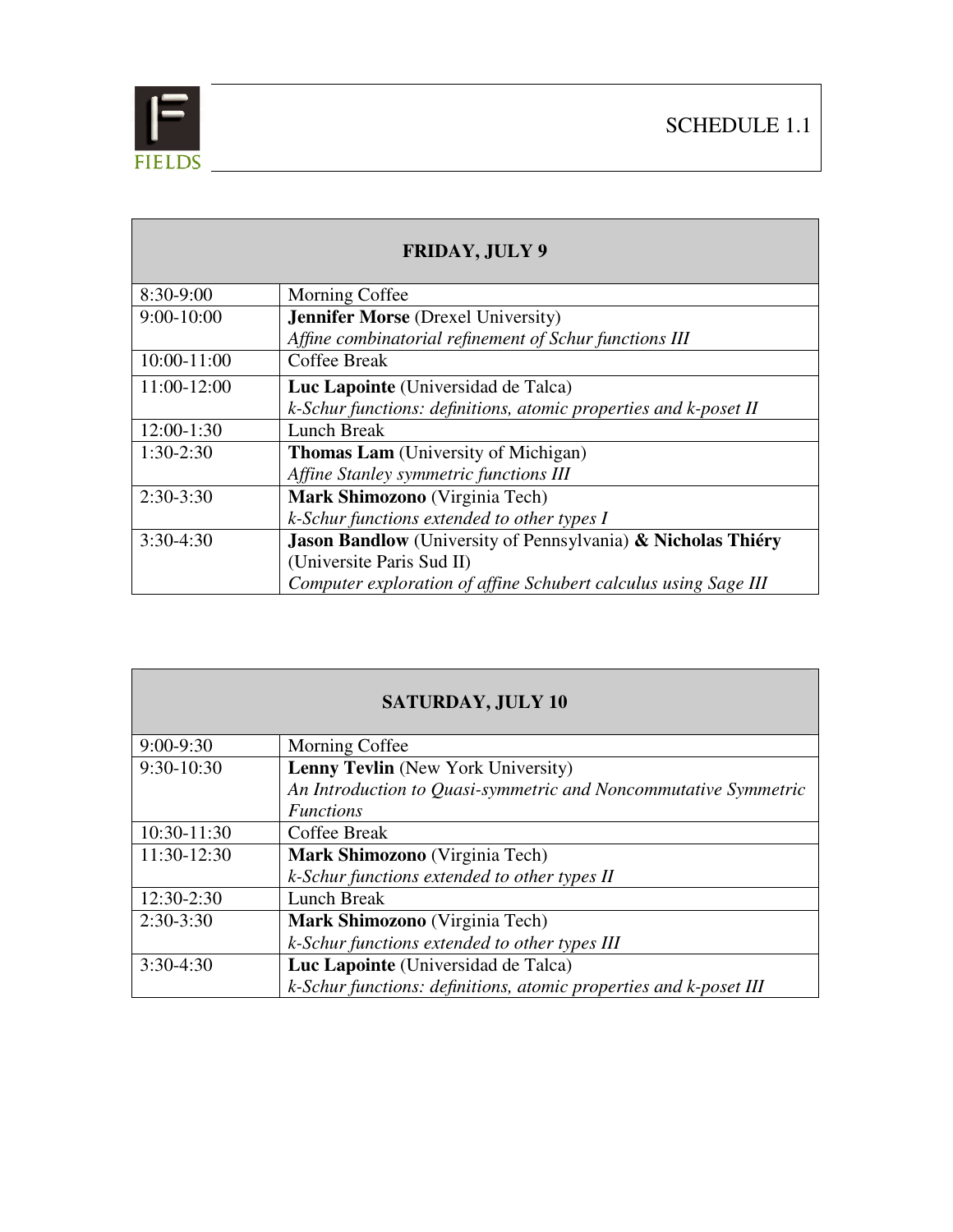

## **WORKSHOP (Fields Institute, Room 230)**

| <b>MONDAY, JULY 12</b> |                                                                 |
|------------------------|-----------------------------------------------------------------|
| $9:00-9:30$            | On-Site Registration and Morning Coffee                         |
| 9:30-10:30             | Sami Assaf (MIT)                                                |
|                        | Affine dual equivalence                                         |
| 10:30-11:30            | <b>Coffee Break</b>                                             |
| 11:30-12:30            | <b>Reiho Sakamoto</b> (University of Tokyo)                     |
|                        | Combinatorics of a tropical integrable model                    |
| 12:30-2:30             | Lunch Break                                                     |
| $2:30-3:30$            | <b>Chris Berg</b> (York University, Fields Institute)           |
|                        | A bijection on core partitions.                                 |
| $3:30-4:30$            | Stephen Griffeth (University of Edinburgh)                      |
|                        | Representation theory and Hilbert schemes of points on surfaces |

| <b>TUESDAY, JULY 13</b> |                                                                  |  |  |
|-------------------------|------------------------------------------------------------------|--|--|
|                         |                                                                  |  |  |
| $9:00-9:30$             | Morning Coffee                                                   |  |  |
| 9:30-10:30              | <b>Elizabeth Beazley</b> (University of Michigan)                |  |  |
|                         | Quantum Schubert Calculus and Maximal Newton Polygons            |  |  |
| 10:30-11:30             | <b>Coffee Break</b>                                              |  |  |
| 11:30-12:30             | <b>Changzheng Li</b> (Korea Institute for Advanced Study)        |  |  |
|                         | Relationships between quantum cohomology of complete and partial |  |  |
|                         | <i>flag varieties.</i>                                           |  |  |
| 12:30-2:30              | <b>Lunch Break</b>                                               |  |  |
| $2:30-3:30$             | <b>Hugh Thomas</b> (University of New Brunswick)                 |  |  |
|                         | A Littlewood-Richardson rule for the equivariant cohomology of   |  |  |
|                         | <b>Grassmannians</b>                                             |  |  |
| $3:30-4:30$             | <b>Joel Kamnitzer</b> (University of Toronto)                    |  |  |
|                         | Mirkovic-Vilonen cycles and MV basis                             |  |  |